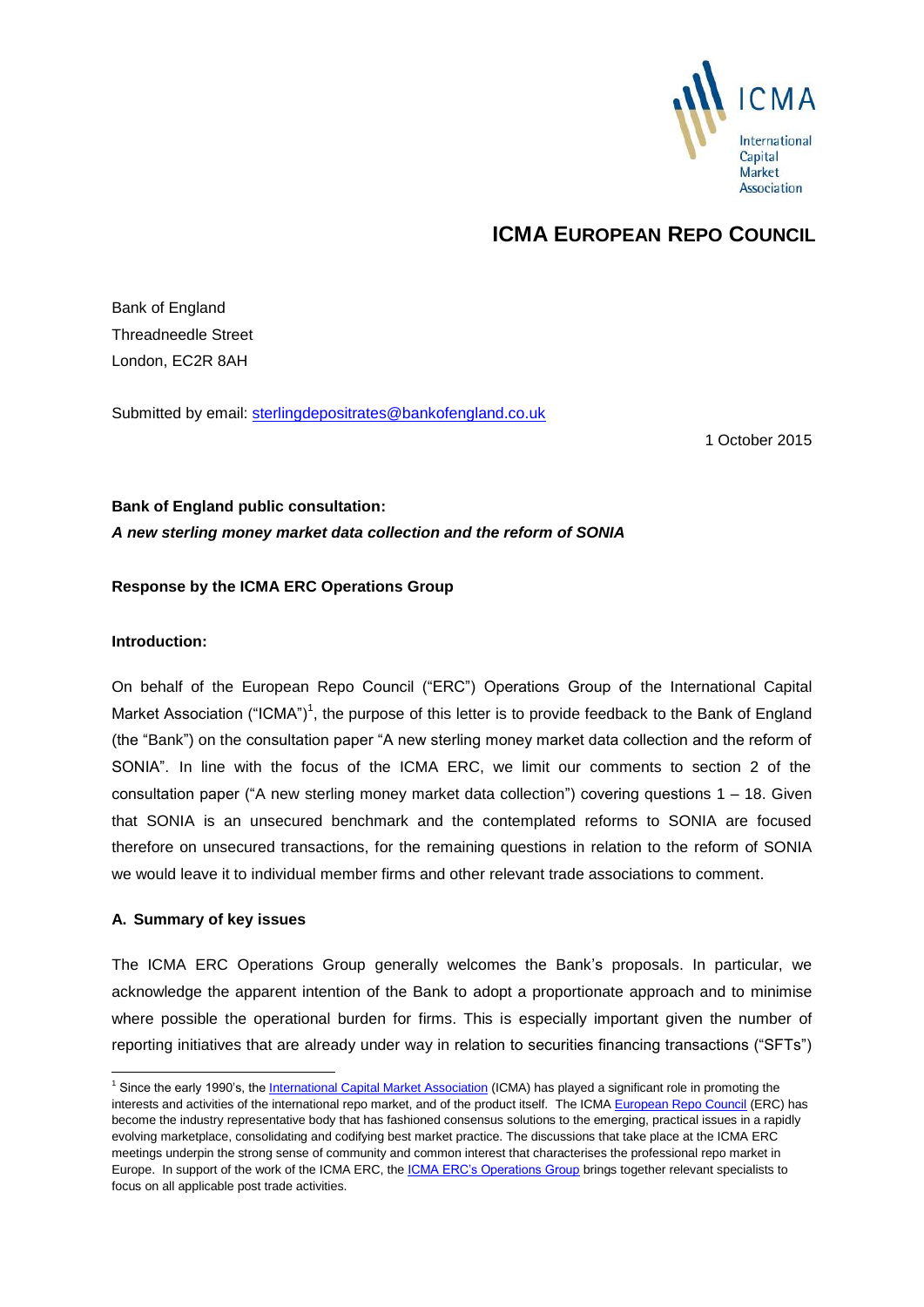which will require substantial compliance efforts and investments from firms. While we welcome the overall approach of the Bank, we have identified a number of general challenges with the current proposals which we think need to be addressed:

- The proposed implementation timeline is very tight and would pose significant challenges to firms, given that the reporting changes may require the reconfiguration of systems and have budget planning implications. In order to allow firms sufficient time to develop an efficient automated reporting mechanism in compliance with the proposed requirements, **we recommend giving firms at least 6 months time between the notification of daily reporters and the actual start of reporting**.
- Given the number of initiatives on SFT reporting that are under way at a European level (ECB's MMSR, EU SFT Regulation, ESCB SFT Data Store) as well as at a global level (FSB), we believe that a key objective underlying all of these initiatives should be to ensure more consistency between the different reporting requirements. This will be essential to avoid duplications and unnecessary operational burdens for firms and to minimise the already substantial implementation costs. The overall integrity of the approach on SFT data collection is however also clearly in the interest of regulators at all levels, as this is the only way to ensure that the collected data is consistent and helps to deliver a common understanding of the functioning and evolution of SFT markets and the underlying risks.
- There are a number of **more specific challenges** with the proposals put forward by the Bank which we believe should also be addressed. These are explained in more detail in our responses to the individual questions below.

#### **B. Detailed responses to the questions**

# *Q1: In your view, are there categories of institutions with significant borrowing activity in sterling secured money markets that the Bank's approach misses?*

We do not believe that the requirement misses any category of institution with significant sterling secured money market borrowing.

## *Q2: Is the Bank's approach to identifying daily reporters based on covering 90% of market activity as identified by the annual return appropriate?*

The Bank's proposed approach seems reasonable.

*Q3: The Bank plans to allow for a three month preparation period between daily data contributors being notified and the commencement of data submissions. Is this sufficient time to prepare for the daily collection? What would prevent you from meeting this timeline?*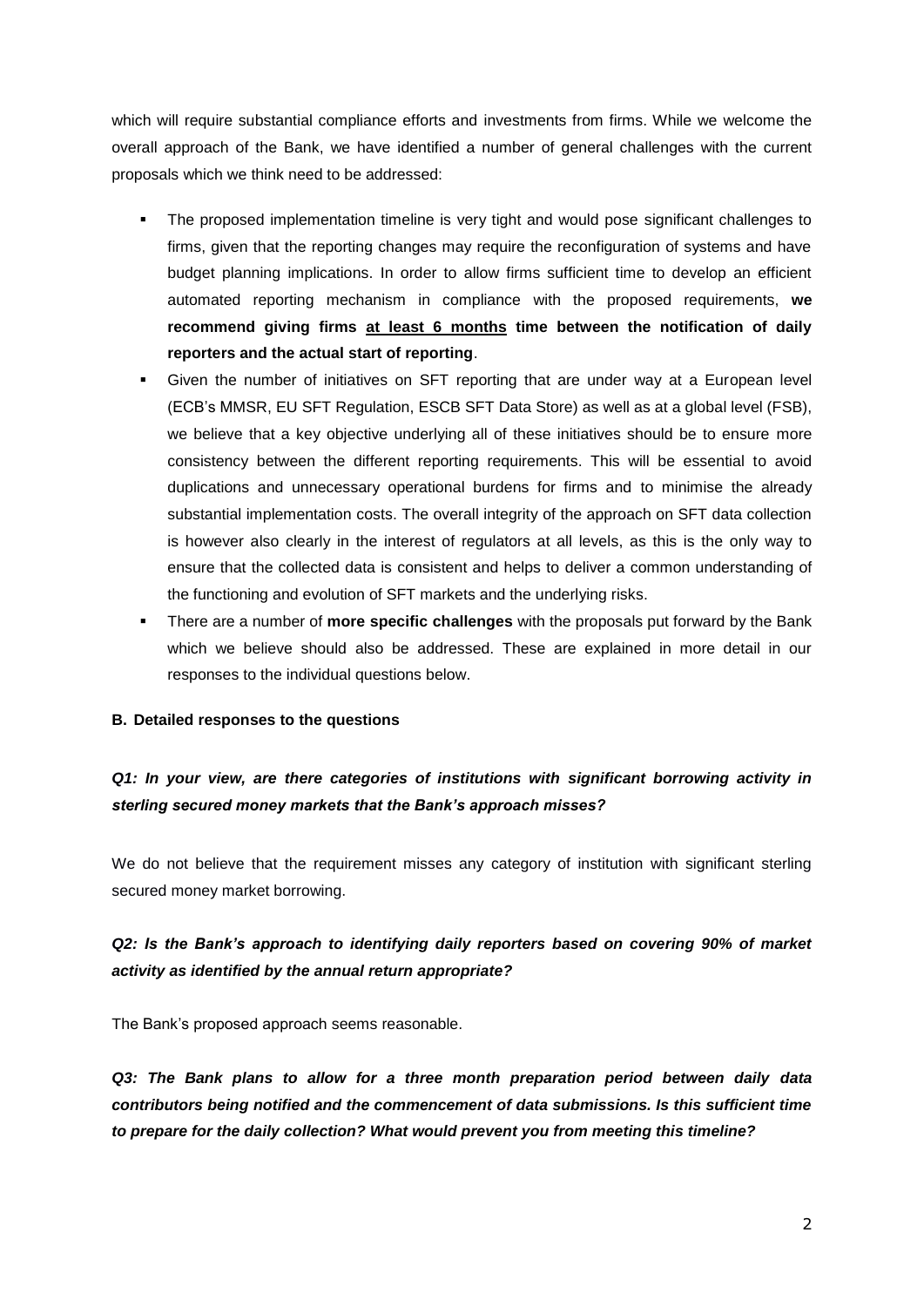The ICMA ERC Operations Group does not believe that three months between notification and implementation of daily reporting is sufficient. Currently, SFT reporting to the Bank is provided at a summarized level and on an ad hoc basis only. The detailed reporting requirements proposed by the Bank would require significant and time intensive changes that would involve multiple business lines and systems. In particular, the timeline needs to grant sufficient time for firms to:

(1) Secure the budget for the required system developments;

(2) Secure technology and operations staff (many of which are already fully consumed by other regulatory driven change programs) to implement the changes and allow sufficient time for efficient technology to be built allowing to: (i) access transactional information source systems, (ii) filter for specific data set, (iii) format according to standardized fields and (iv) introduce straight through processing (STP) to meet daily delivery by the appointed timeframe;

(3) Obtain sufficient test environments and a period of internal and external testing;

(4) Additional time may be required to implement any changes to the data, technical or workflow requirements following a review of the initial survey.

As a result, the ICMA ERC Operations Group would recommend giving firms **at least 6 months** between the notification and the start of daily reporting, which is in our view a more appropriate timeframe to allow firms to make the necessary changes to comply with the reporting requirements and to avoid an unnecessary compliance burden and reduce manual processes.

# *Q4: In your view, are there any parts of sterling money markets that the Bank's approach misses? For example is there significant offshore sterling money market activity? If so, how might the Bank capture that activity?*

We do not believe that the proposed approach misses any significant parts of the sterling money market.

# *Q5: How much easier (or more difficult) would it be to provide information on all sterling repo, rather than solely on repo against UK government-issued stock as proposed?*

The ICMA ERC Operations Group welcomes the proposal to focus the scope of SFT reporting on those transactions that are considered most relevant by the Bank and notes that this would reduce many implementation challenges and the reconciliation burden for firms. We anticipate that working from a clearly defined list of GBP UK Government issued collateral would also ensure greater consistency of reporting across firms and a more tightly controlled operating environment.

Precedents for such an approach can be found, for instance, in Irish Stock Exchange reporting.

There are however a few challenges with the restricted scope which have to be taken into account.

For example, this would result in an open question around the treatment of multi-collateral repo trades where a mixture of both UK Government debt and other bond collateral is used. In particular, if General Collateral (GC) outside of CREST's Term DBV is in the scope of reporting, it will be difficult to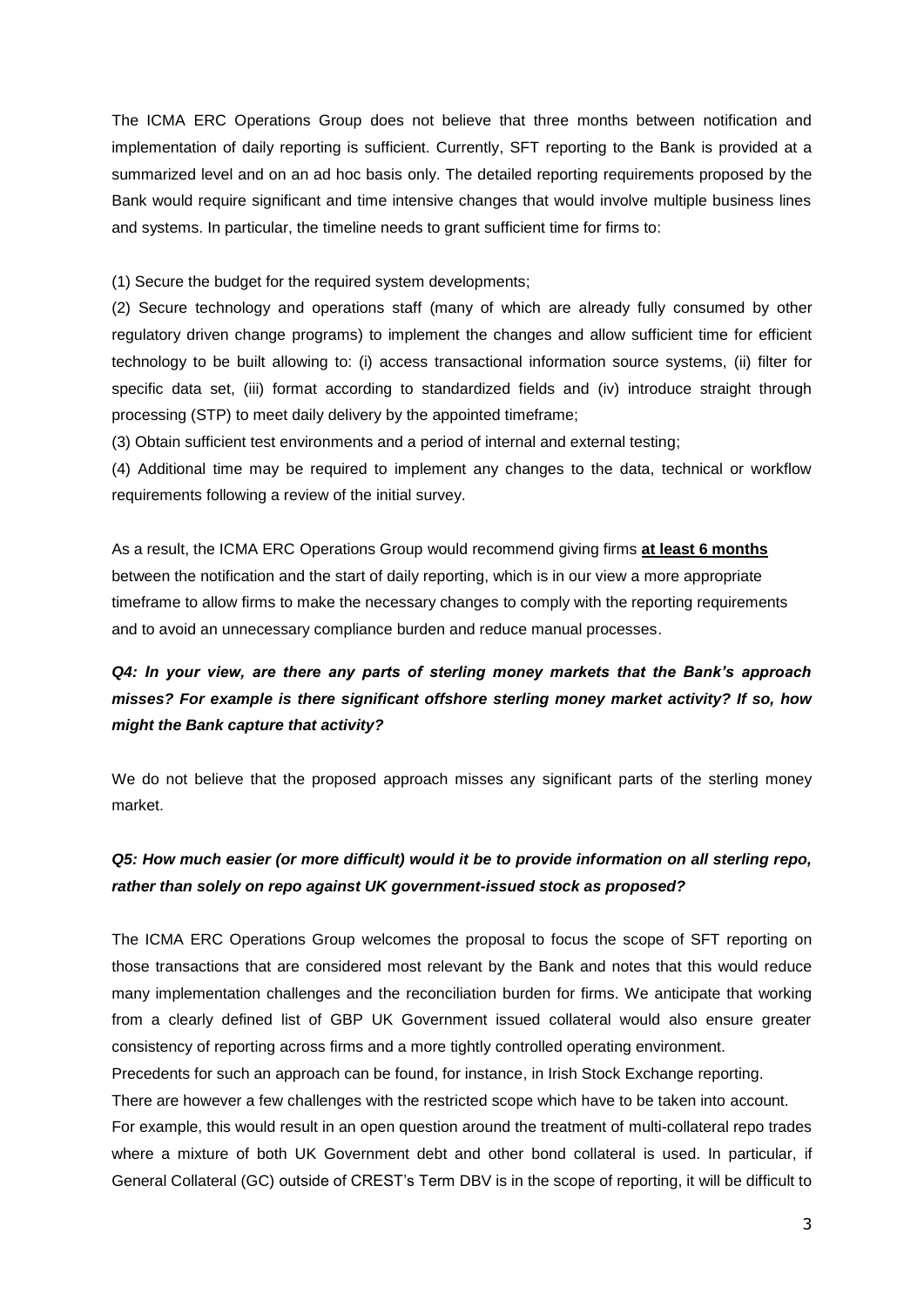narrow down reporting to just UK government-issued stock. This is due to the fact that most GC triparty profiles can accept a wide array of assets against GBP cash borrows. This would be the case for instance for triparty services provided by BNY Mellon, Euroclear Bank or Clearstream Luxembourg.

### *Q6: Does setting a threshold for the minimum transaction size make reporting more or less straightforward?*

The ICMA ERC Operations Group is generally supportive of the proposed threshold. Limiting the universe to sterling borrowing trades larger than £1 million secured by UK Government debt will reduce the number of data items to reconcile and control. This will benefit firms with very limited additional complexity in the reporting logic.

As a more general remark on the scope of reportable transactions, we would like to ask the Bank to clarify how partial returns should be treated in terms of reporting. The consultation paper specifies that the rollover of term dates should be considered as a new trade, but does not specify the treatment of partial returns. On the treatment of open repo, the ICMA ERC Operations Group welcomes the Bank's proposal to treat these transactions as having an original maturity of one business day (i.e. to report them every day as a new transaction) and would like to remark that this approach could usefully be adopted at EU and global levels to reduce the reporting burden and ensure global consistency. We would like to remark however that because the trade is still open the relevant repo interest can only be reported on termination of the trade.

#### *Q7: Does a reporting period of a year for the annual survey pose any problems?*

We generally agree with the proposed reporting period of 1 year, although this might require some changes to the archiving logic in the concerned firms. The ICMA ERC Operations Group would however recommend giving firms time until February to finalise their annual reports in order to ensure the accuracy and avoid unnecessary corrections.

It is also worth mentioning that annual reporting, although clearly easier to achieve than daily reporting, would still constitute a considerable burden for firms. Even if reports are only submitted on a yearly basis, firms still need to understand all the relevant definitions and build the logic to precisely select the intended population of reportable transactions, given that the Bank's expectation is presumably to receive accurate annual data.

*Q8: Are the definitions in Annexes 1-3 sufficiently detailed? If not, how could they be improved?*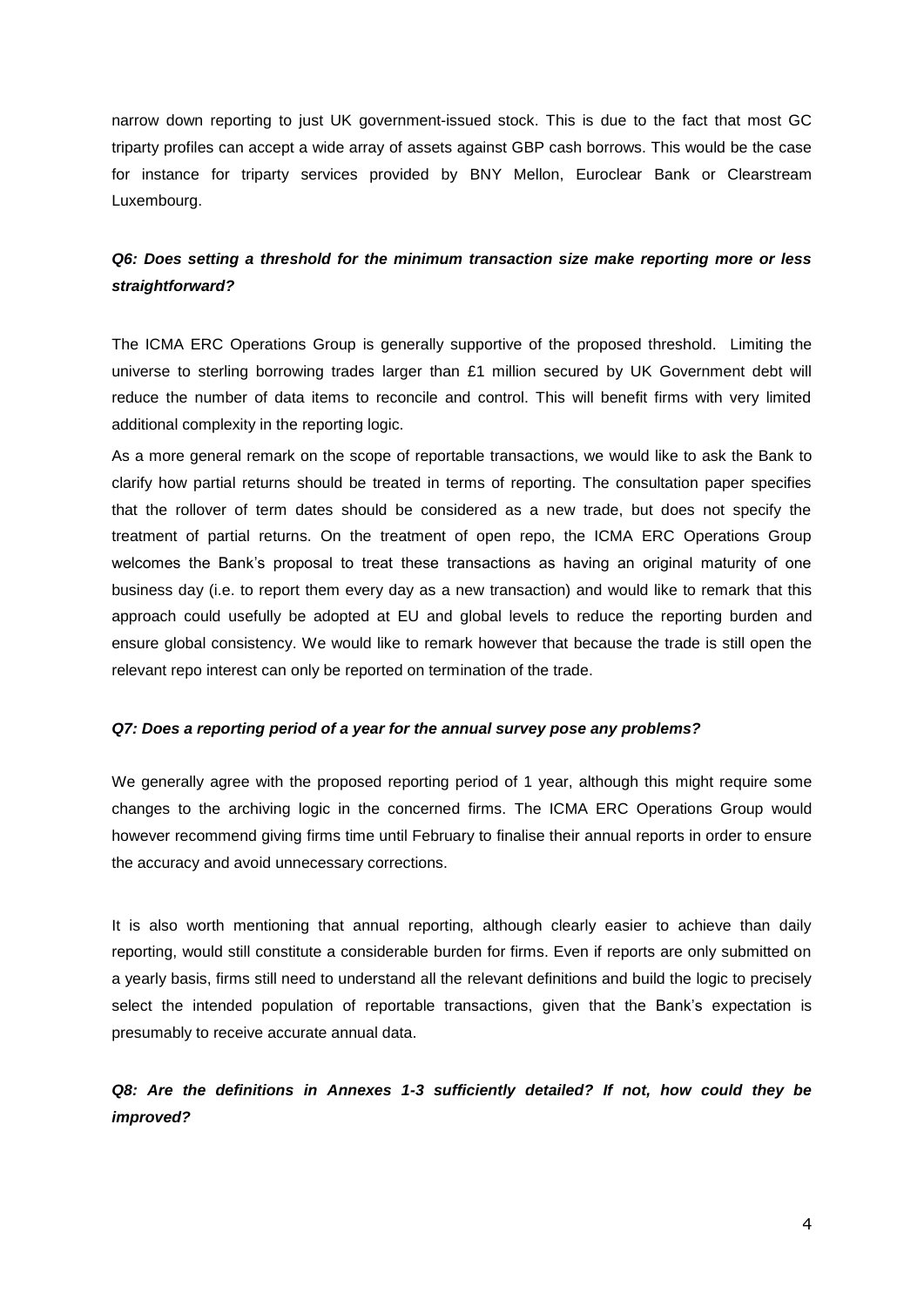The ICMA ERC Operations Group would like to request clarification from the Bank as to how firms should report borrowing against GC baskets (and other GBP mixed baskets) that include some UK Government securities. Haircuts may be a particular challenge in these instances, particularly where the averaged value reflects different collateral types, not just UK Government Debt.

We believe that Annex 1 could be improved by providing further clarification on the types of trades intended for inclusion in the definition of 'own-name money market trades associated with custodial services provision and stock lending activity.' We expect that client-driven transactions that raise sterling funds should be out of scope. As an example, this would include trades to raise sterling that are secured by UK government securities during the course of Prime Brokerage relationships. This is because firms are not borrowing funds as Principle in these instances. Further clarity in this regard would be appreciated.

Firms would also appreciate greater clarity on the Annex 2 exclusion of reporting of internal transactions. Is it correct to assume that all **Inter-entity** transactions (where one bank legal entity is trading with another legal entity under the same group) are out of scope in the same way that **Intraentity** (where an entity is trading with itself) transactions are?

### *Q9: Are there changes to the definitions that would reduce the reporting burden without materially altering the information collected?*

We would like to point out that the Collateral Type field may be challenging and could lead to inconsistencies in the reporting of specials, particularly in the absence of a widely-accepted GC repo rate index. In our view, the Bank would be better placed to determine what is special since it will have collected all repo rates. This field could perhaps be simplified to the following options: DBV, other baskets, specific collateral.

In addition, there seems to be an inconsistency in the Repo Settlement Mechanism definitions. CCPs operate at a clearing level, triparty agents at a collateral management level and settlement at CSDlevel. Thus, it is possible to have transactions that are CCP-cleared and triparty-managed (GC financing/pooling), and transactions that are triparty-managed and bilaterally-settled. Therefore, at a minimum, these fields cannot be mutually exclusive.

Finally, the ICMA ERC Operations Group would urge that data elements in the Bank's exercise are aligned with those of the SFTR from the start, given that the latter are now fairly firm.

## *Q10: How accurately does the timestamp in your trade capture system reflect the time at which a deal is struck?*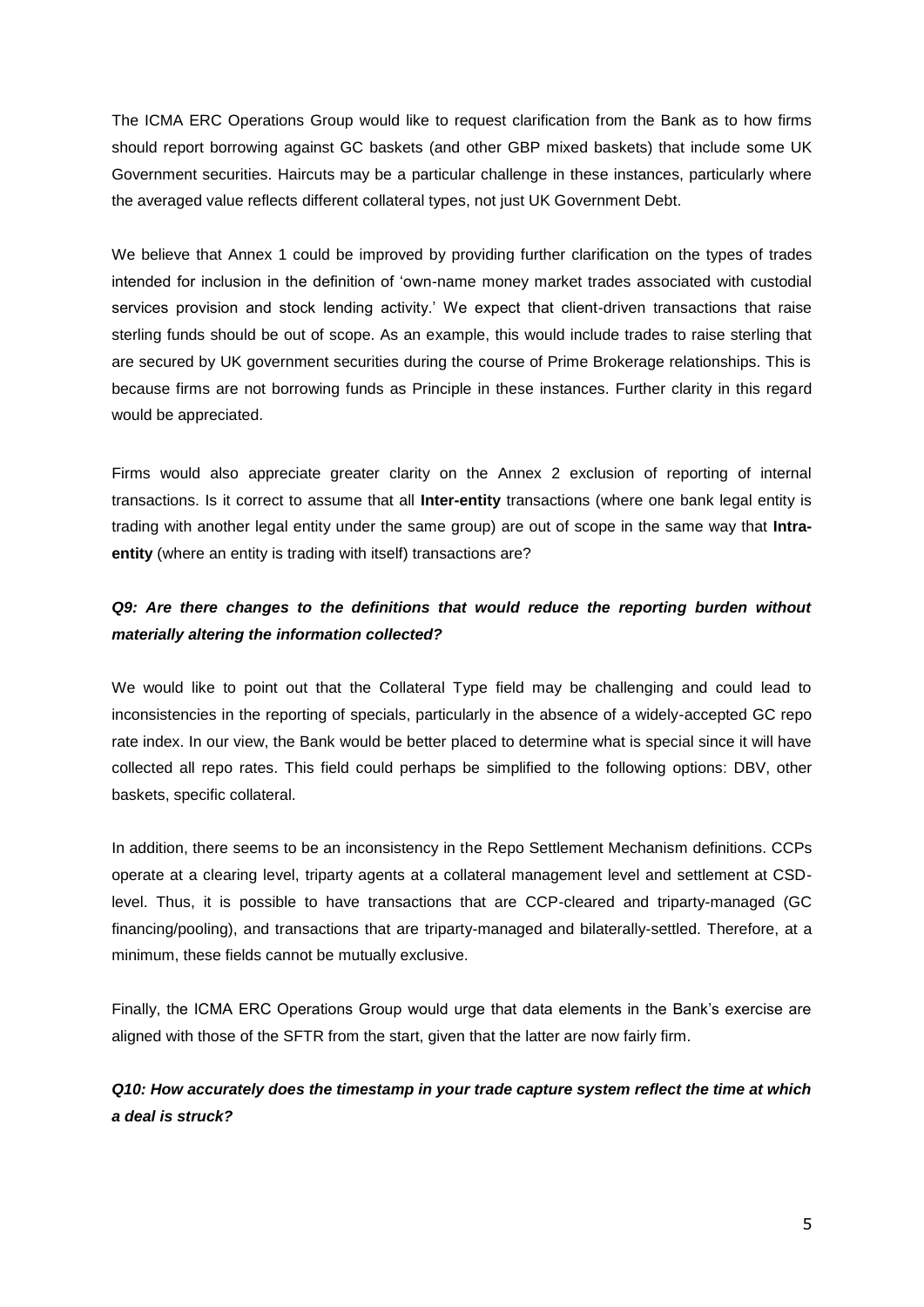Firstly, we would like to recommend that the Bank specifies that this field is populated with the trade Execution Time, rather than Booking Time. This would introduce most consistency with other reporting regimes. In most instances this timestamp will closely reflect the actual point of execution. However, there may be instances, particularly for voice traded transactions in which this time reflects the trade booking time in the front end trading system, not on the actual time the trade was agreed (either via broker or some other means). There may thus be some instances, particularly on voice trades in which the booking time is later than the execution time, reflecting system downtime and booking nuances. In some cases this might lead to trading counterparties reporting different timestamps in reference to the same trade, depending on when the trade was booked in their systems.

We would appreciate the Bank's view on how to treat late booked transactions, particularly in instances where a trade is not booked until after the transaction date.

As regards the time of reporting, it will be essential to ensure consistency with other parallel initiatives on SFT data collection. In particular, it is important to note that the FSB's data experts are currently looking at settlement date data rather than trade date reporting. Given the substantial reporting burden that firms will be facing already, it would be significantly preferable to avoid any duplication in reporting due to inconsistencies between different levels of reporting.

#### *Q11: Would reporting Legal Entity Identifiers cause you any technical issues?*

The ICMA ERC Operations Group strongly supports the adoption of LEI as a global standard for reporting counterparties. We would however like to point out that the adoption of LEIs is an evolutionary process, with data unlikely to be available for all counterparties until 2017 at the earliest. In addition, there is some potential for mismatches in LEI reporting by counterparties, as different LEIs may be assigned initially depending on how the trade is booked (e.g. to the parent entity or to the relevant subsidiary) – so subsequent trade matching processes will need to ensure the identification and rectification of any mismatches.

*Q12: Would reporting institutions find it helpful for the Bank to specify a number of plausibility checks that should be applied pre-submission? If transactions were to be flagged by such defined checks, submissions would need to be annotated as verified transactions (where that is the case).*

Yes, working with the Bank on report pre-validation checks could be very useful to reduce the burden on the single point of contact for questions. Additionally, these data quality checks could be built within the systems to reduce operational burden. We would however also like to point out that the scope for resolving many issues pre-submission is likely to be limited given the tight reporting schedule and will ultimately of course depend on the practicability of the proposed checks.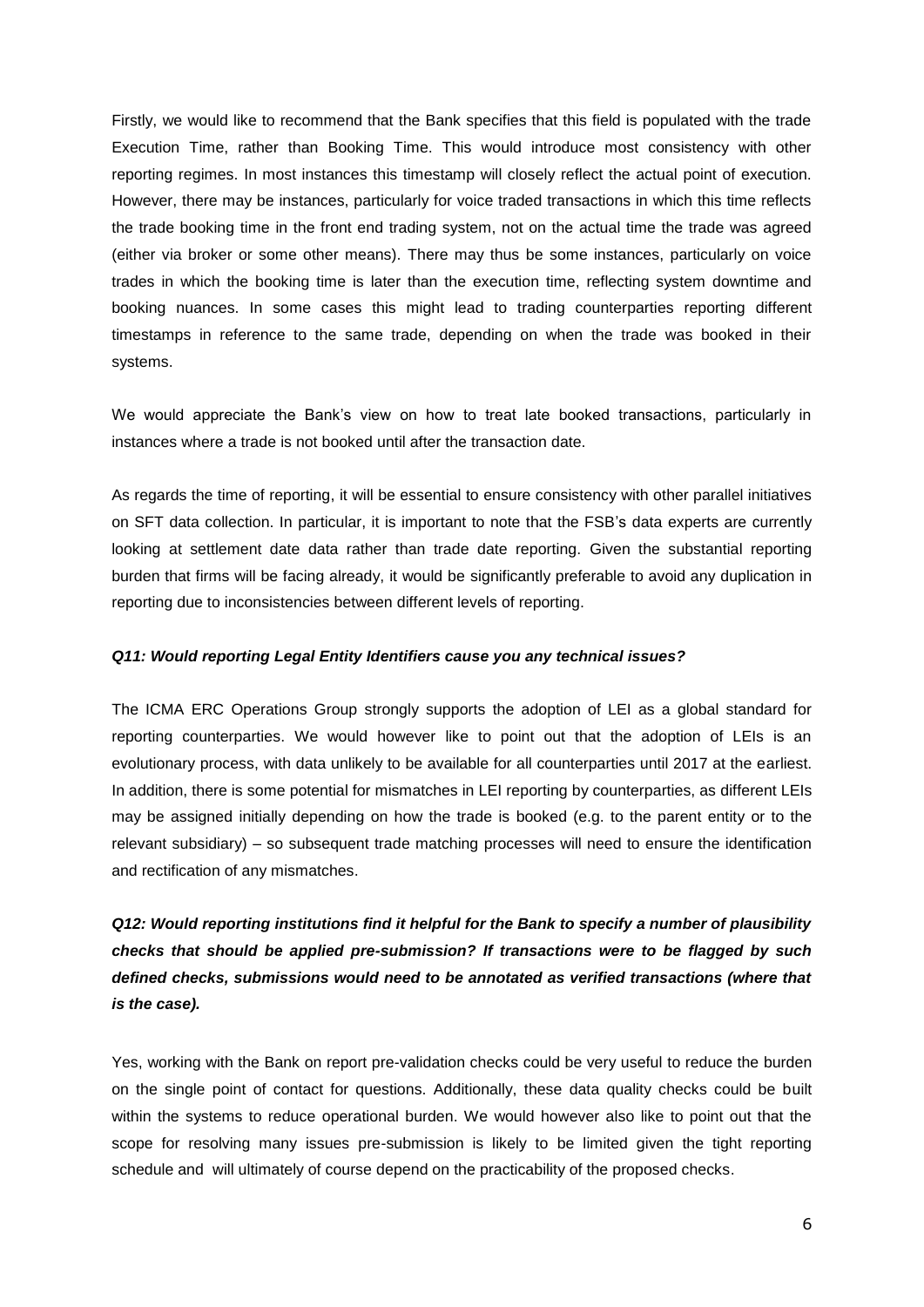## *Q13: Would providing a contact for the Bank between 07.00 and 08.30 each reporting day be problematic?*

The ICMA ERC Operations Group would appreciate further clarity in relation to the responsibilities and tasks that contact/s provided by firms would be expected to have. In general, the ICMA ERC Operations Group believes that firms will be happy to provide front office contacts who will be able to assist and advise on most market activity related queries. There are however some constraints which might make it challenging for banks to provide a single point of contact in the front office. For instance, in some cases the concerned activity queried will fall outside the remit of a given desk. We would also like to highlight that front office contacts would be unable to advise or assist in relation to any more technical or report production matters and that additional provision of these resources during in the period between 7am - 8.30am may prove more problematic. We would therefore like to ask the Bank to clarify what responsibilities are expected of these early morning contacts.

## *Q14: Do you anticipate that daily data would usually be submitted via an automated process? Would you require the ability to manually upload data?*

Firms represented in the ICMA ERC Operations Group will aim to automate the process from the outset. In the short term it may however be necessary to manually upload some of the data given the quick turnaround time to begin the reporting. It should thus be ensured that a manual upload is at least available to overcome any system issues.

# *Q15: Do you have any comments regarding the system for providing data? Are there any specific problems posed by the provision of data in .xml file formats?*

Members of the ICMA ERC Operations Group are familiar and comfortable with adopting either of the proposed formats. It would however be helpful if the Bank could specify their approach in relation to data security – particularly given the requirement to identify counterparties.

# *Q16: To help understand the Bank's support requirements, when would you ordinarily expect to deliver data to the Bank?*

Firms will likely submit the data in the early morning on T+1, following system batch runs.

# *Q17: Will the proposed timetable for the commencement of reporting present any major issues?*

As mentioned in our response to Question 3, the ICMA ERC Operations Group does not believe that the proposed timetable leaves sufficient time for firms to develop efficient solutions to comply with the